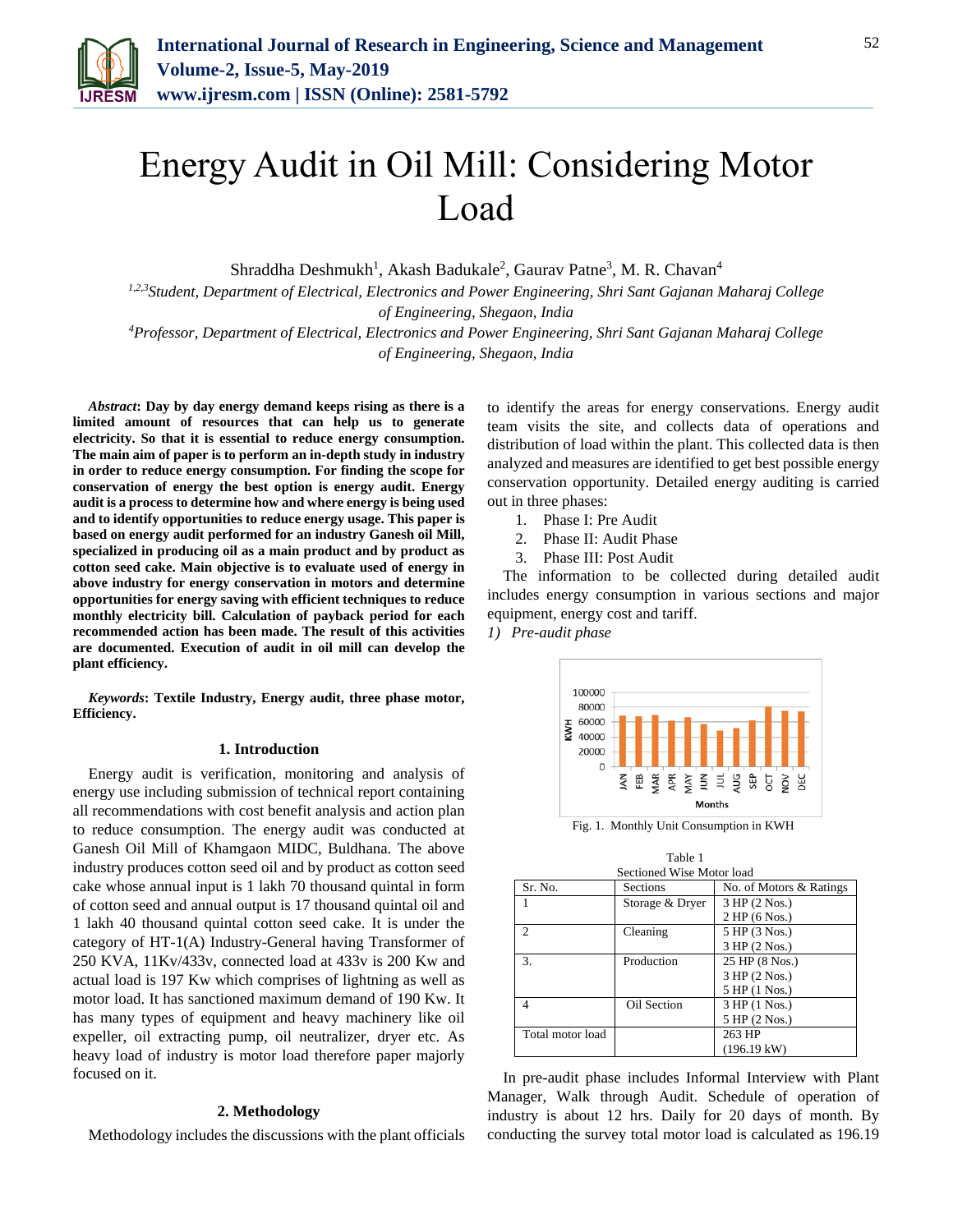

kW as shown in Table1. From the analysis of annual energy bill, it was observed, during the month October to February energy consumption is more as compared to other month which is represented in the form of graph as shown in figure1.

## *2) Pre-audit phase*

From the collected data it was found that the major power saving regions are replacing old rewound motors with newer energy efficient motor. Energy conservation for motor load is basically perform by major two ways.

- 1. Replacing existing 25 Hp motor by lower wattage
- 2. Efficiency Improvement that is replacing existing old motor by newer energy efficient motor with higher efficiency.

As the plant is using 25 Hp motor for expeller while normally expeller for extracting oil work on 30 Hp motor. Considering this statement there is no scope for reducing Hp rating of motor. Hence second option is chosen toward energy conservation in motor. Total motor load of industry is about 196 kW. Major motor load of industry is occupied by Production unit having 3 phase Squirrel Cage Induction Motor of 25 Hp (18.6 kW). In observation it was found that motors are too old and rewound many times hence to know the operating efficiency of motor experimentation is carried out to measure the parameters. In order to find out energy conservation opportunity by replacing the existing motors with energy efficient motor 18.65 kW, 91% efficiency, following procedure is followed.

- Selection of rewound motor.
- Measurement of motor parameter.
- Calculation of motor losses & efficiency.
- Selection of energy efficient motor.
- Analyzing the motor for energy saving.

## **3. Analysis**

## *1) Calculation of parameters*

The parameters of three phase induction motor are measured by using tong tester and Multi-meter as shown in table 2. These Parameters are used to calculate the power losses of motor and motor efficiency is calculated by using formulas as listed below. Variation in efficiency of 8 motors is between 80% to 82%.

| Table 2                    |                                       |  |  |  |
|----------------------------|---------------------------------------|--|--|--|
| <b>Measured Parameters</b> |                                       |  |  |  |
| Type of motor              | 3 phase squirrel cage induction motor |  |  |  |
| Rating of motor            | 25 Hp (18.65 kW), 50 Hz               |  |  |  |
| No of pole                 | 4 pole                                |  |  |  |
| No load speed              | 1449 Rpm                              |  |  |  |
| Line voltage               | 430 V                                 |  |  |  |
| Loading percentage         | 75 %                                  |  |  |  |
| No load current            | 20.4A                                 |  |  |  |
| Operating speed            | 720 Rpm                               |  |  |  |
| Current on load            | 28 A                                  |  |  |  |

- I/P Power =  $1.73 * VI * II * Pf$
- 
- Copper Loss =  $INL2 * R$
- Constant loss = I/P Power Copper Loss
- Output power =  $(HP$  Rating) \* 746
- Resistance per phase  $= 1.2*0.9$
- Copper  $loss = IFL2 * R$
- Loading condition  $= 75\%$
- Power output= (Output Power) \* 0.75
- Input power= output power  $+$  (copper loss  $+$  constant loss)
- Efficiency  $% = (output/input) * 100$ Efficiency  $% = 80.28$  %

## *2) Selection of energy efficient Motor*

As per the market survey and cost benefit analysis, profile of newer energy efficient motor is Kirloskar 25 Hp (18.5 kw), 430 V, 4 pole, 50 Hz, 1500 Rpm, 3 phase foot Mounted Squirrel Cage Induction Motor,91% efficiency, power factor 0.83 of cost Rs 55000. Analysis of replacement of total 8 motor has been done as shown in table 3. And payback period is about 20 months.

| rable 3                              |             |  |  |  |
|--------------------------------------|-------------|--|--|--|
| Analysis of Implementation           |             |  |  |  |
| Difference in efficiency             | 10%         |  |  |  |
| Energy difference                    | 19 kWh      |  |  |  |
| Total energy consumption of 8 motors | 152 kWh     |  |  |  |
| Monthly energy consumption           | 3043 kWh    |  |  |  |
| Monthly cost saving                  | Rs 21492.8  |  |  |  |
| <b>Yearly Cost saving</b>            | Rs 2,57,913 |  |  |  |

 $T \cdot T$ 

- Prize of Energy Efficient Motor = Rs 55000
- Total Investment = Prize of Motor \* Total No of Motor  $= 55000*8$  = Rs 4,40,000
- Payback Period= (Investment/Yearly Cost Saving)\*12  $=(440000/257913)*12$

 $= 20$  Month

## **4. Conclusion**

In this article, case study depicts that there is a large scope of energy savings in oil mill by replacing the old rewound/ faulty motors by energy efficient motors, there is scope for saving of energy, cost with less payback time of 20 months. The implementation of energy saving measures suggested in this paper is solely dependent on the decision of the industry. Technical Result is as shown in table 4. Energy saving proposals for Oil mil gives approximately saving of Rs. 2.57 Lakhs.

| Table 4                 |                                                                     |                                        |                                              |                                      |  |  |  |
|-------------------------|---------------------------------------------------------------------|----------------------------------------|----------------------------------------------|--------------------------------------|--|--|--|
| <b>Technical result</b> |                                                                     |                                        |                                              |                                      |  |  |  |
| S.<br>No.               | <b>Energy Saving</b><br>proposal                                    | Annual<br>Saving in<br><b>Rs/Lakhs</b> | Investment<br>required in<br><b>Rs/Lakhs</b> | <b>Simple</b><br>Payback in<br>Month |  |  |  |
|                         | Replace Re-<br>Winded Motors<br>by Energy<br><b>Efficient Motor</b> | 2.57                                   | 4.40                                         | 20                                   |  |  |  |

The project has completed with two phases of Audit. Third phase of audit is about implementation of energy saving measures recommended to the Management and monitoring as